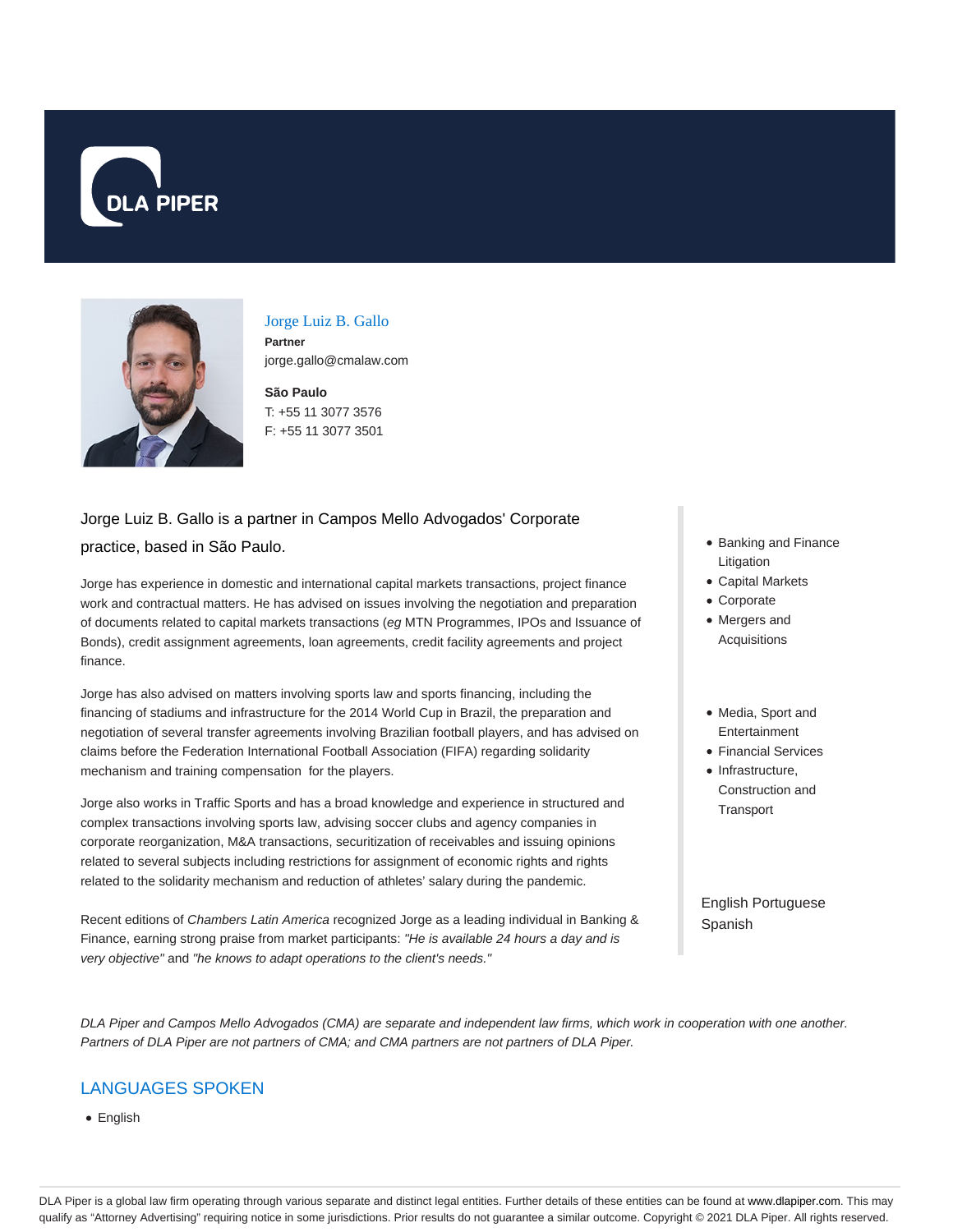- Portuguese
- Spanish

#### **CREDENTIALS**

### Admissions

- Rio de Janeiro, Brazil
- Sao Paulo, Brazil

#### **Recognitions**

- Chambers Latin America 2016-19 - Associate to Watch, Brazil Banking & Finance
- The Legal 500 Latin America 2022 - Next Generation Partner, Brazil Banking and Finance 2022 - Recommended, Brazil Capital Markets 2018-21 - Next Generation Partner, Brazil Banking and Finance 2019-21 - Recommended, Brazil Capital Markets 2017 - Recommended, Brazil Banking and Finance
- 2016 2021 IFLR 1000: "Rising Star" and Recommended Lawyer in Banking, Project Finance, Merger and Acquisition

## Excellence and Relationship

Campos Mello Advogados was the first full-service Brazilian law firm to consistently use the NPS (Net Promoter Score) method. In the first year using the method, the firm achieved grade 83.

#### **Education**

- M.B.A., Instituto de Ensino e Pesquisa (INSPER) 2016
- LL.M., Sports Law, Instituto Brasileiro de Direito Desportivo 2010
- LL.M., Corporate Law, Fundação Getúlio Vargas 2010
- B.A., Law, Pontifícia Universidade Católica de São Paulo (PUC-SP) 2007

#### **Memberships**

Brazilian Bar Association (OAB), São Paulo and Rio de Janeiro Chapters

#### INSIGHTS

#### **Publications**

- "Naked Short-Selling," Latin Lawyer
- Co-author, "Brazil: Private Equity (2nd Edition)," The Legal 500: Private Equity 2nd Edition Country Comparative Guide, January 2020

#### **NEWS**

**Campos Mello Advogados advises 777 Partners in acquiring a majority stake in Brazilian football club Club de Regatas Vasco da Gama**

DLA Piper is a global law firm operating through various separate and distinct legal entities. Further details of these entities can be found at www.dlapiper.com. This may qualify as "Attorney Advertising" requiring notice in some jurisdictions. Prior results do not guarantee a similar outcome. Copyright @ 2021 DLA Piper. All rights reserved.